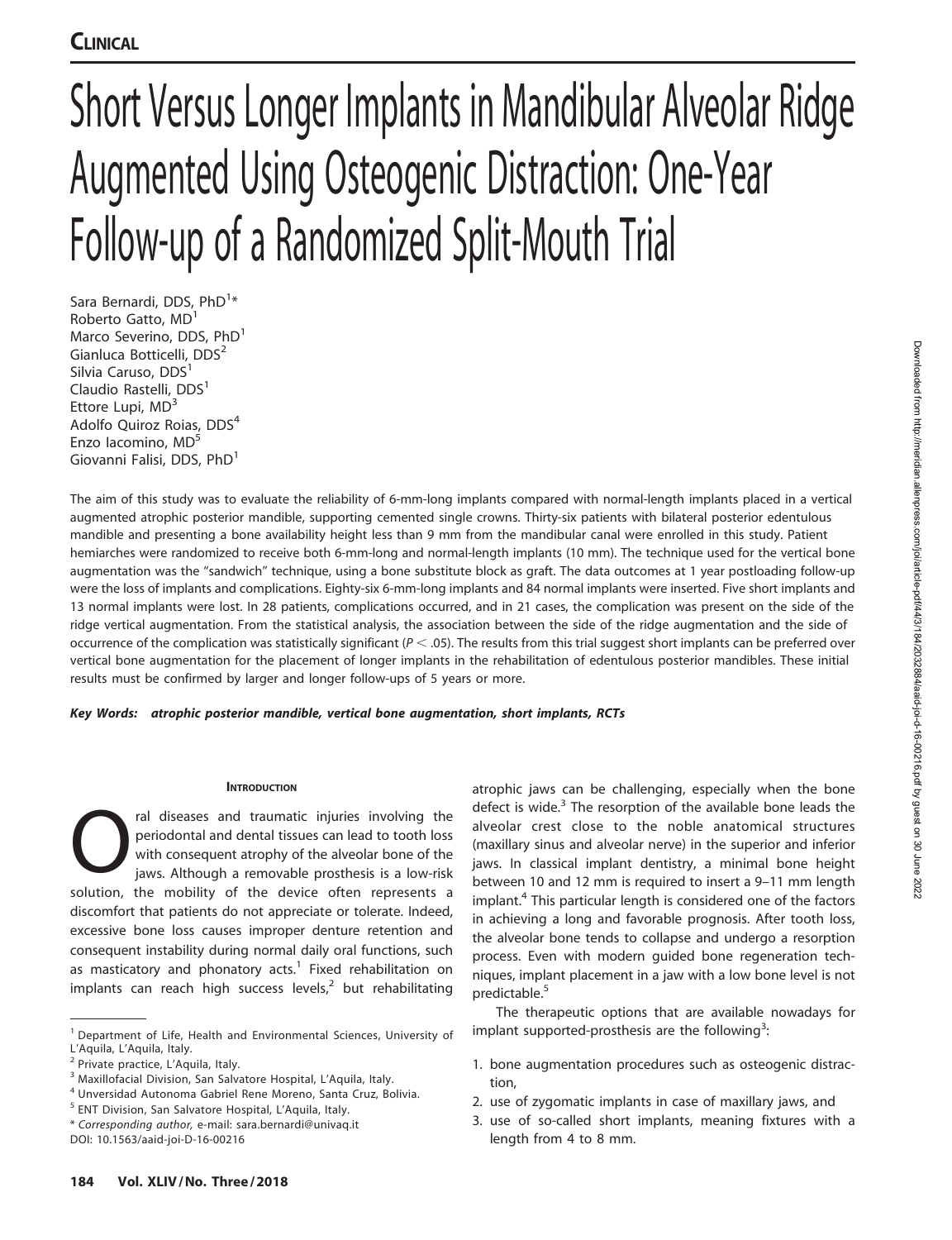Augmentation surgical techniques are technically demanding, depending on the operator's skills; are associated with significant postoperative morbidity and complications; can be expensive; and may require longer times (up to 1 year) for prosthetics loading.<sup>6</sup>

The definition of ''short'' implants is still controversial: some authors consider short implants to have a length ranging between 7 and 10 mm, and others consider short those fixtures with an intrabony length of 8 mm or less than 9 mm.<sup>7</sup>

Because of the higher demands from edentulous patients for a fixed prosthodontics solution that lowers the surgical risks, the reliability of short implants as an alternative has been questioned through the years. Several systematic reviews and meta-analyses have examined these issues, and a need for additional clinical trials on the use of short implants in fixedprosthodontic rehabilitation emerged.

The aim of this randomized split-mouth trial is to compare the implant survival rate of short implants (intrabony length of 6 mm) with the implant survival rate of longer, ''normal'' implant (intrabony length of 10 mm), placed in the vertical mandibular alveolar ridge in posterior atrophic mandibles. Complications and occurrence of side effects are considered.

#### MATERIALS AND METHODS

This trial was designed as a randomized trial of split-mouth design. The justifying reason in choosing a split-mouth design is that it yielded a more efficient comparison of treatments than a parallel design, providing a consistent number of test and control samples.<sup>8</sup>

The protocol has been approved by the University of L'Aquila Ethical Committee, protocol 38534. All patients were informed regarding the nature of the study and their participation, and written consent was granted by every participant according to the Helsinki Declaration of 1994.

## Patient selection

Thirty-six patients attending the dental clinic of the University of L'Aquila were enrolled in the study.

The following inclusion criteria were adopted:

- 18 years or older
- Able to understand and sign an informed consent form
- -No sign of facial trauma
- Presenting good oral hygiene (score of 0 or 1 according to the Simplified Oral Hygiene Index<sup>9</sup>),
- High compliance with oral hygiene
- - Presenting a posterior bilateral edentulous mandible, with bone height quantity less than 9 mm

Exclusion criteria were:

- Patients who did not consent to join the experimental procedure
- Patients with a low grade of compliance
- Patients lacking in general good health, degrees 3 and 4 referring to American Society of Anesthesiologists physical classification system
- - Patients with poor oral hygiene (score of 2 to 3 according to the Simplified Oral Hygiene Index<sup>9</sup>)
- -Patients with bone availability height greater than 9 mm
- -Patients on bisphosphonate therapy

## Implant and graft material information

The normal long implant (10 mm, ConicalActive, Maco Dental Care, Salerno, Italy) presented a surface of titanium pure grade 4. The locking taper connection is a connection with a screw and internal hexagon, and the system profile is cylindricalconical. The diameter used was 3.90 mm.

The short implant (6-mm long, IM Macon, Maco Dental Care) presented the same surface type as the ''normal'' ones. The connection was Morse taper type. The diameter used was 4.10 mm.

The graft material used was the bone block graft SP Block Tecnoss S.r.l. (Giaveno, Italy) of dimension  $10 \times 10 \times 20$  mm.

The prostheses were single crown cemented type. The data were analyzed at 1-year postloading follow-up.

## Randomizing method

The patients were randomized with a simple sequence of list randomization. For each patient, the decision of whether to use the left or right side of the mandible as the test site (ie, short implant used) or the site of surgical bone augmentation was selected by flipping a coin and depending on the day of the surgery, described as follows.

If the side of the coin was head, the treatment would be a short implant placement, and if the day was an odd day, the side would be the right one.

Because of the surgical procedure, the blindness of the patients was not guaranteed, but the data blindness evaluation was guaranteed, since the researcher evaluator was different from the treating physician.

## Surgical procedure: Placement of short implants and normallength implants

All of the patients underwent professional oral hygiene sessions 3 days before any surgical interventions, whether undergoing the implant placement or the surgical bone augmentation procedure. Antibiotic prophylaxis was prescribed before any surgical procedure. For implant placement, the sequence of surgical drilling strictly complied with that provided by the manufacturing company. Sutures were removed after 7 days.

After the surgery, a sheet with postoperative instructions was provider to the patients. The instructions included the following:

- continue antibiotic prophylaxis,
- consume routine painkillers if necessary,
- bed rest with head elevated at about  $30^\circ$  and apply ice to avoid/decrease the swelling for the 24/48 hours after the surgery, and
- brush the teeth as usual as well as gently cleaning the surgical area.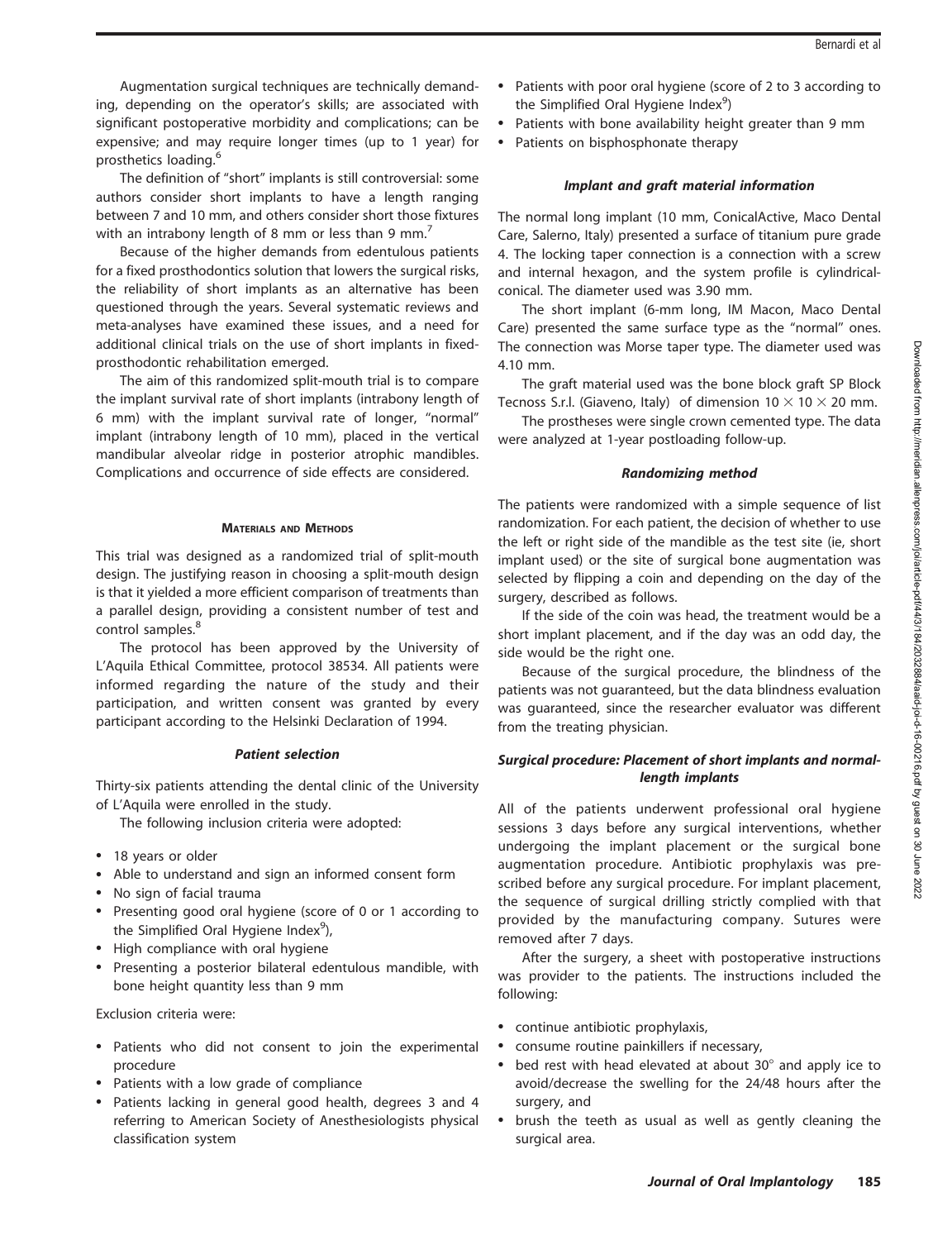#### Surgical bone augmentation procedure

The procedure used for the surgical bone augmentation followed the "sandwich technique."<sup>10</sup> The surgical protocol illustrated in this study included the expansion of the posterior mandibular alveolar crest of severe vertical atrophy conditions, characterized by a remaining height of 6 mm (Figure 1).

The preparation of the patients was the same as previously mentioned.

The osteotomies were performed by means the piezoelectric handpiece, which enables a more precise osteotomy line selective for the bone than traditional rotating instruments, resulting in maximum savings of bone tissue. The piezoelectric osteotomy is also characterized by reduced exposure of the operating field with minimal dissection and the selective cutting protects any type of soft tissue<sup>11</sup> increasing postoperative comfort in terms of edema and maintaining the vascularization of the cranial fragment, thus limiting the reabsorption. The first phase of surgery was represented by an incision horizontal of the vestibular mucosa in the free gingiva, compatible with the emergence of the inferior alveolar nerve. The second phase consisted with the detachment of the mucoperiosteal plans limited to the vestibular side, paying particular attention to saving the alveolar ridge in the area of surgical interest. Subsequently, using the piezo-handpiece, the surgical site was submitted to a partial osteotomy performing incisions in the vertical and horizontal direction, giving it a "drawer" shape. The osteotomy included the crest region to expand, preserving the cortical region of the tongue. The fragment previously osteotomized was then fractured to ''green wood'' type, and the alveolar ridge was expanded to ''hinge'' of about 5 mm. After the grafting stage, the stabilization of the fragments into the surgical site was reached through the use of a microplate fixed through microscrews titanium. The last step of the surgical procedure involved the surgical site closure with absorbable suture. After a reasonable period of healing (6 months), implants were placed.

## Radiologic assessment

Following the last guidelines released from the European Association for Osseointegration, the radiologic assessment included the tridimensional evaluation of the anatomical condition to plan the surgery<sup>12,13</sup> and the use of the ortopantomograph technique for the follows-up.<sup>14</sup> Thus, each patient underwent a computerized tomography study prior to the first surgery, whether undergoing short implant placement or the augmentation. After each surgical operation, success was verified by means of orthopantomographs. A final orthopantomogram at 1-year follow-up was made to verify the status of the implants.

#### Statistical analysis

The variables considered from a statistical point of view were:

- The loss of normal implants
- The loss of short implants
- -The side of the vertical augmentation
- -The side where the complication raised

These variables were inserted in contingency tables and analyzed with association measures. The statistics measurements were performed using SAS University Edition software.<sup>15</sup>

#### **RESULTS**

At 1-year final follow-up, the collected data were inserted in a Excel spreadsheet to be statistically processed.

As stated in the ''Materials and Methods'' section, the statistical analysis of the data followed a preestablished plan. Each implant was considered as a statistical unit. The level of significance was set at the .05 level. The statistical results were reviewed by an independent statistician.

#### Demographic data

The 36 enrolled patients ranged in age from 43 to 77 years. Eighteen were female, and 18 were male (Table 1).

#### Short implants outcomes

Eighty-six short implants were placed, and 5 were lost for lack of primary stability ( $n = 1$ ) and infections ( $n = 4$ ). Forty-three implants were placed on the right side and 43 on the left side of the mandibles. Three patients experienced complications (paresthesia) on the side of the short implants placement (Figure 2).

## Normal implant with surgical augmentation procedure outcomes

Thirty-six augmentation procedures were performed. Eightyfour normal implants were placed, and 13 were lost due to lack of primary stability ( $n = 3$ ) and site infection ( $n = 10$ ). Forty-five implants were inserted on the right side and 39 on the left side. Twenty-two patients experienced complications on the side of the ridge vertical augmentation. Nevertheless, with the use of a piezoelectric handpiece, the main complication experienced by the patients was paresthesia, a sign of a little touch of the alveolar inferior canal (Figure 2).

The representative orthopantomograms of an enrolled patient from the initial situation (Figure 3) to the implant placement (Figure 4) and to the 1-year follow-up (Figure 5) showed the good results obtained using both short and normal implants.

The intraoral radiographs at 1-year follow-up (Figure 6) confirm the good marginal level of the alveolar bone.

#### Statistical analysis

Statistical analysis was performed using SAS University Edition software.<sup>15</sup> The Pearson chi-squared test on the contingency table comparing the side where the complication was raised and the side of the surgical augmentation procedure resulted in statistical significance, with a  $P$  value  $\leq$ .05, showing an association between the 2 variables (Table 2). Since the chi-squared test was not completely trustable, because 67% of the cells had expected counts less than 5, Fisher exact test was performed, confirming the significance of the association (Table 3).

The same statistical procedures had to be applied on the contingency tables comparing the loss of the normal-length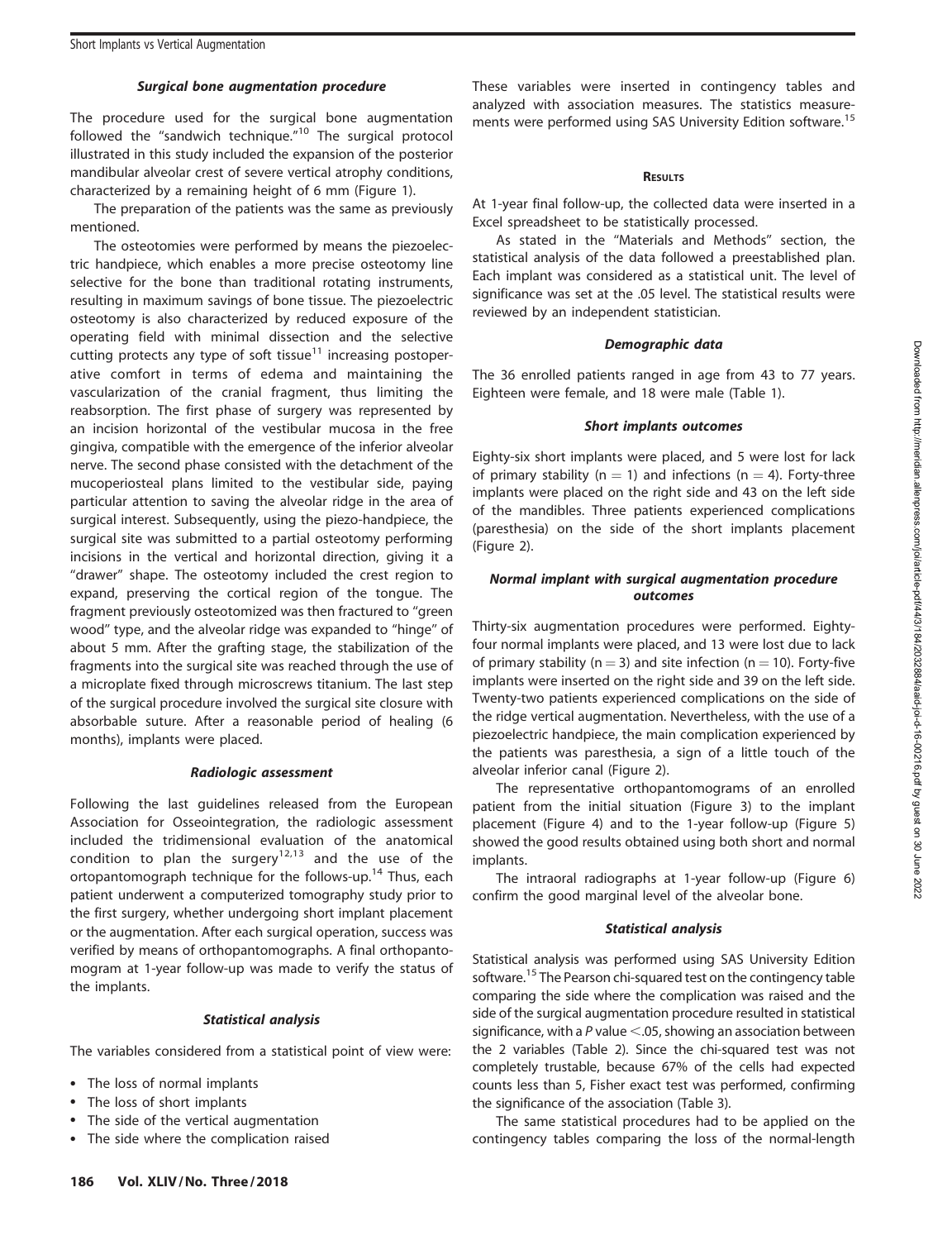

FIGURE 1. Surgical intervention. (a) Preoperatory situation. (b) Horizontal osteotomy. (c) "Green wood" type fracture. (d) Grafting procedure. (e) Stabilization of the fragments into the surgical site by means of a microplate fixed through microscrews titanium. (f) Suture.

| TABLE 1                                         |               |
|-------------------------------------------------|---------------|
| Data regarding the recruited patients' typology |               |
|                                                 | n             |
| Male                                            | 18            |
| Female                                          | 18            |
| Mean age (range) at implant insertion, y        | $62(43 - 77)$ |
|                                                 |               |

TABLE 2

Contingency table comparing the frequency of the side where the vertical ridge augmentation procedures was performed and the side where the complications arose and results of the Pearson chi-squared test\*

| Side of Vertical<br><b>Ridge Augmentation</b> |    | Side Where<br><b>Complication Arose</b> | Pearson                   |
|-----------------------------------------------|----|-----------------------------------------|---------------------------|
| Procedure                                     | Dx | Sx                                      | <b>Chi-Squared Test</b>   |
| Dx                                            | 13 |                                         | $P = 8.84 \times 10^{-5}$ |
| <b>Sx</b>                                     |    |                                         |                           |

\*Dx indicates right side; Sx, left side.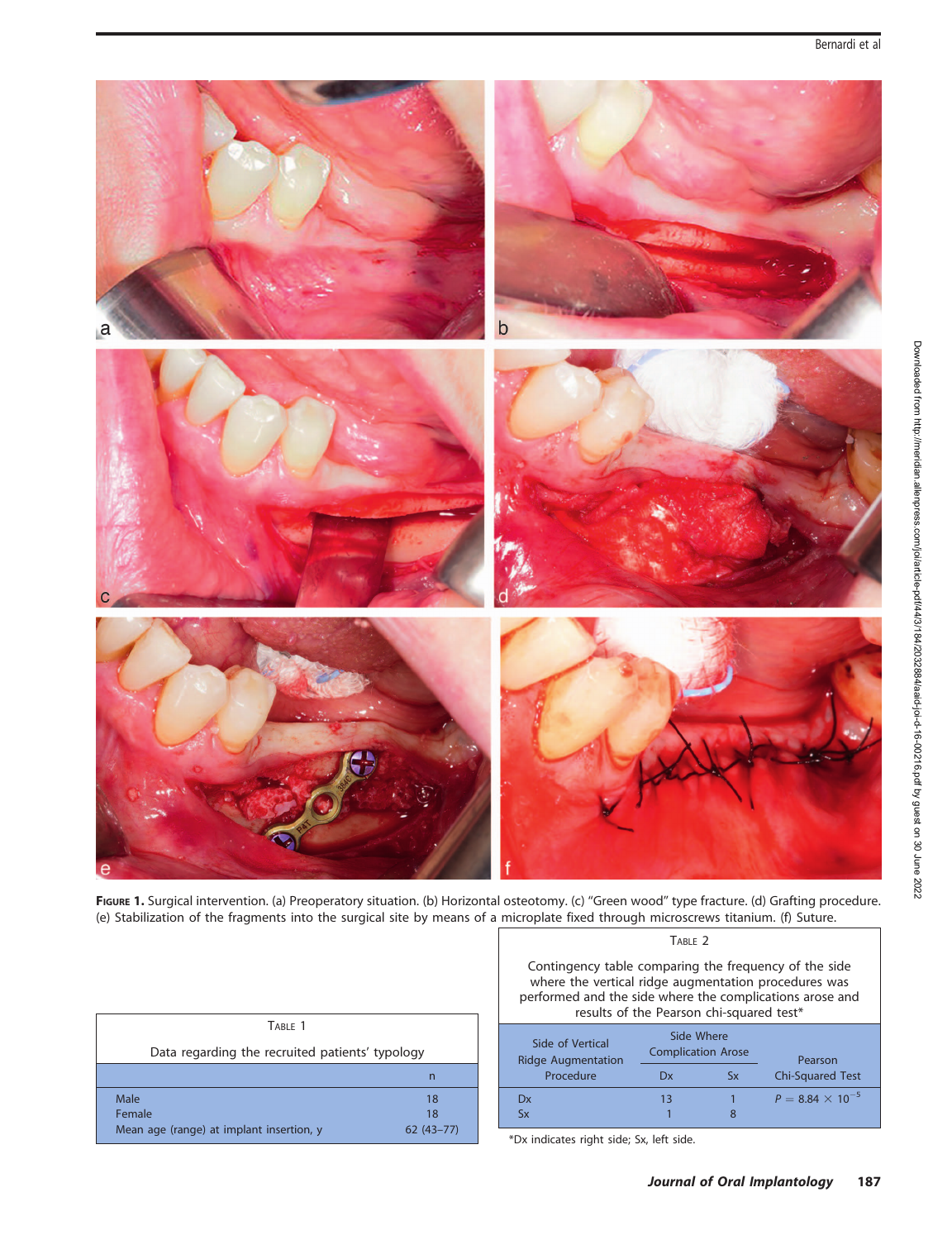

FIGURE 2. Informal representations of the short and normal implants outcomes.

implants and the side where the complication arose (Tables 4 and 5) and on the contingency table comparing the loss of the normal and the short implants (Tables 6 and 7). The association measures showed a P value  $> 0.05$  and therefore were not statistically significant.

# **DISCUSSION**

If the total loss of the normal long implant was low, the morbidity and complication rate was higher compared with the short implant outcomes. The causes of implant lost were similar in both groups. All these considerations are in perfect agreement with the data reported so far in the literature supporting the theory that the mandibular vertical bone augmentation procedures are demanding, highly susceptible to infection and postoperative complications because of their



FIGURES 3-6. FIGURE 3. Representative postoperative orthopantomography. FIGURE 4. Postoperative orthopantomography. FIGURE 5. Oneyear follow-up orthopantomography. FIGURE 6. Intraoral radiographs. (a) The short implants and (b) the normal-length implants. Both groups show good bone level on the margin of the implant.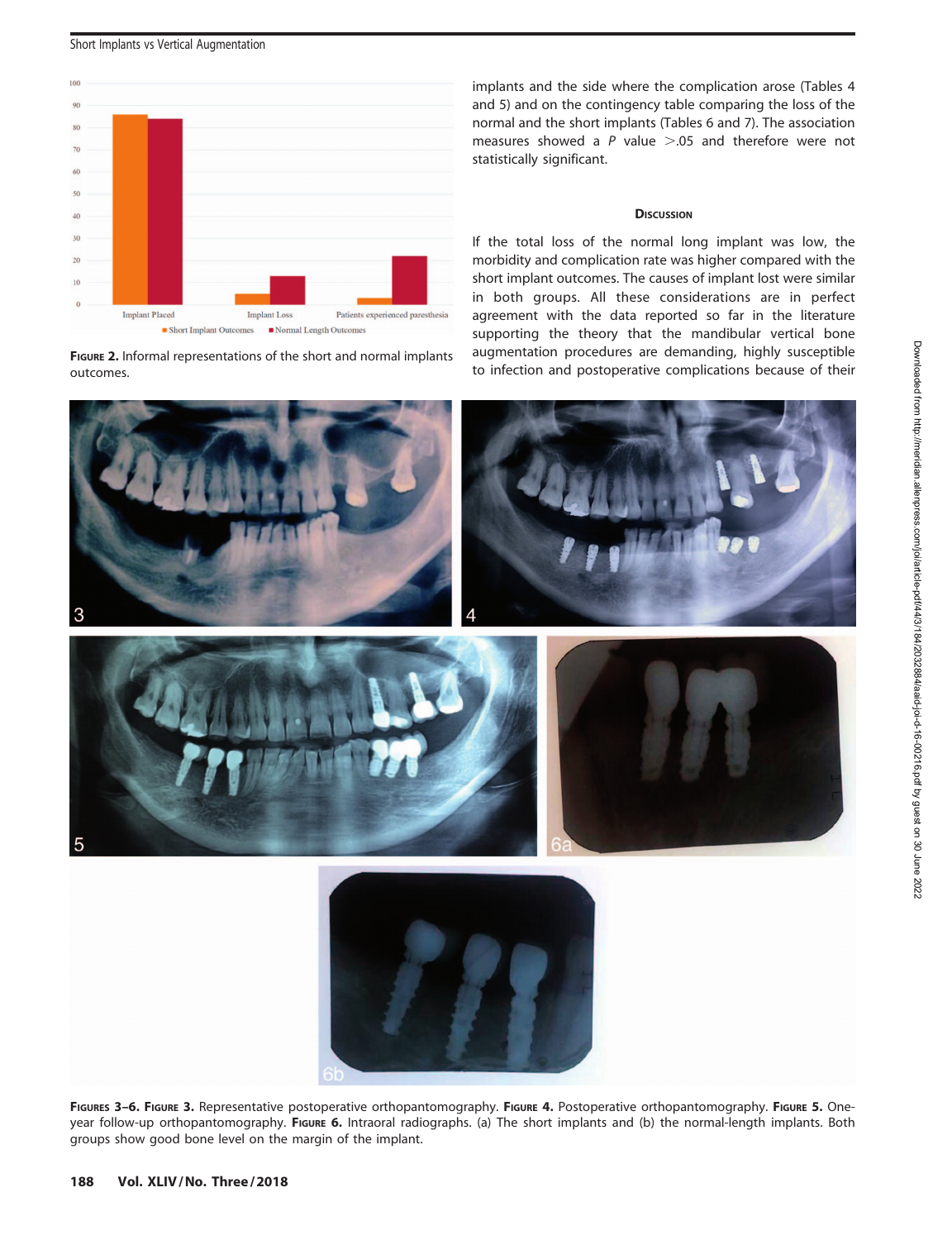#### TABLE 3

Contingency table comparing the frequency of the side where the vertical ridge augmentation procedures was performed and the side where the complications arose and the results of Fisher exact tests, including the 95% confidence interval and the odd ratio

| values*                |    |                               |                           |              |           |  |
|------------------------|----|-------------------------------|---------------------------|--------------|-----------|--|
| Side of Vertical Ridge |    | Side Where Complication Arose |                           |              |           |  |
| Augmentation Procedure | Dх | ЬΧ                            | <b>Fisher Exact Test</b>  | 95% CI       | <b>OR</b> |  |
| Dx                     |    |                               | $P = 1.55 \times 10^{-4}$ | 4.25-4694.29 | 65.55     |  |
| <b>Sx</b>              |    |                               |                           |              |           |  |

\*Dx indicates right side; Sx, left side.

intrinsic nature<sup>5</sup> and high microbial load present in the oral cavity, $16-18$  as well as extremely uncomfortable for the patients. The success of mandibular vertical ridge augmentation often relies on the clinical skills and experience of the operator as well as the anatomical difficulties of an atrophic alveolar site. Consequently, the vertical ridge augmentation is technically difficult to perform. Instead, following a specific protocol and the improvement of the bone-implant contact surface can lead to a more predictable result.

From a recent systematic review and meta-analysis by Nisand et al, $^{19}$  it can be concluded that there is a similar trend in terms of survival rate of short implants and longer implants placed in vertical augmented mandibles, but the number of longer implants lost was slightly higher than the number of lost short implants.

In addition, it was pointed out that a significant increase in complications was experienced in patients who underwent the grafting procedure despite the experience of the involved surgeon. This concept, confirmed by our results, raised the question of the feasibility and the generalizability of this approach in daily clinical practice.<sup>19</sup>

Beyond these considerations, the biological basis of the vertical ridge augmentation in the mandible does not favor the results. $20,21$  The nature of the cortical bone and the blood supply seem to play fundamental roles in determining whether such a graft can be maintained in situ. Thus, the future resorption is unpredictable.<sup>22</sup>

From this point of view, the sandwich technique seems quite adequate since the bone distraction provides a quite good blood supply to the graft integration.<sup>23</sup> The technique, used in the present study, has a quite low risk of total loss of the normal implants. Nevertheless, the sandwich technique is a

|  | vertical bone augmentation and is thus susceptible to the        |  |  |  |
|--|------------------------------------------------------------------|--|--|--|
|  | related complications that vertical bone augmentation proce-     |  |  |  |
|  | dures have. They are more susceptible to the dislocation of the  |  |  |  |
|  | graft, infection, neurologic and vascular complications, and     |  |  |  |
|  | problems at the donor sites, $^{24}$ as reported in our results. |  |  |  |

Over the years, the survival rate and success rate of short implants have been studied in order to reach a compromise for the supported fixed prosthetic implant. Indeed, at the beginning, the ratio of the length of the crown to implant was considered unfavorable, pushing the studies of the ratio crow-root in natural teeth for a computer-aided design/ computer-aided manufacturing implant design.<sup>25,26</sup> The improvement of the total surface bone contact, the study of the forces distribution on the fixture, and the successes in the clinical trials strongly suggest the use of short implants when bone is not available or when bone augmentation cannot be performed.7,27–30

In particular, in a 2006 systematic review, das Neves et al $^{20}$ started to assess the success rate of short implants in longitudinal studies and found that the use of a 3.75-  $\times$  7mm implant was successful. In our study, the diameter in the short implants was chosen according the principle in the das Neves et al systematic review, $20$  reaching a compromise with the available bone horizontal width. The numerous randomized controlled trials (RCTs) by Esposito et al $^{31-33}$  with the related updates and follow-up supported the therapeutic efficacy in terms of survival rate and marginal bone loss of the short implants vs the longer implants placed in the vertical augmented atrophic mandible, recommending use of a wide diameter (up to 6 mm) with short implant length of 5 mm.

One limitation of our study is the trial design: the crossover design is indeed not widely accepted, but since there are no

| TARIF <sub>4</sub>                                                                                                                                                                  |                                         |                |                         |  |  |  |
|-------------------------------------------------------------------------------------------------------------------------------------------------------------------------------------|-----------------------------------------|----------------|-------------------------|--|--|--|
| Contingency table comparing the frequency of the side<br>where the complications raised and the frequency of<br>normal implant loss and results of the Pearson-chi squared<br>test* |                                         |                |                         |  |  |  |
| <b>Normal</b><br>Implant                                                                                                                                                            | Side Where<br><b>Complication Arose</b> |                | Pearson                 |  |  |  |
| Loss                                                                                                                                                                                | Dx                                      | <b>Sx</b>      | <b>Chi-Squared Test</b> |  |  |  |
| No loss<br>Loss                                                                                                                                                                     | 10<br>3                                 | $\overline{4}$ | $P = .07207$            |  |  |  |
|                                                                                                                                                                                     |                                         |                |                         |  |  |  |

\*Dx indicates right side; Sx, left side.

|                                                                                                                                                                                                                                         |         | TABLE 5             |             |                 |      |
|-----------------------------------------------------------------------------------------------------------------------------------------------------------------------------------------------------------------------------------------|---------|---------------------|-------------|-----------------|------|
| Contingency table comparing the frequency of the side<br>where the complications arose and the frequency of normal<br>implant loss and results of the Fisher exact test, including<br>the 95% confidence interval and odd ratio values* |         |                     |             |                 |      |
| Side Where<br><b>Normal</b><br><b>Complication Arose</b><br><b>Fisher</b><br>Implant<br><b>Exact Test</b><br><b>Sx</b><br>95% CI<br>Loss<br>Dx<br>OR                                                                                    |         |                     |             |                 |      |
|                                                                                                                                                                                                                                         |         |                     |             |                 |      |
| No loss<br>Loss                                                                                                                                                                                                                         | 10<br>3 | $\overline{4}$<br>6 | $P = .1023$ | $0.466 - 31.14$ | 3.39 |
|                                                                                                                                                                                                                                         |         |                     |             |                 |      |

\*Dx indicates right side; Sx, left side.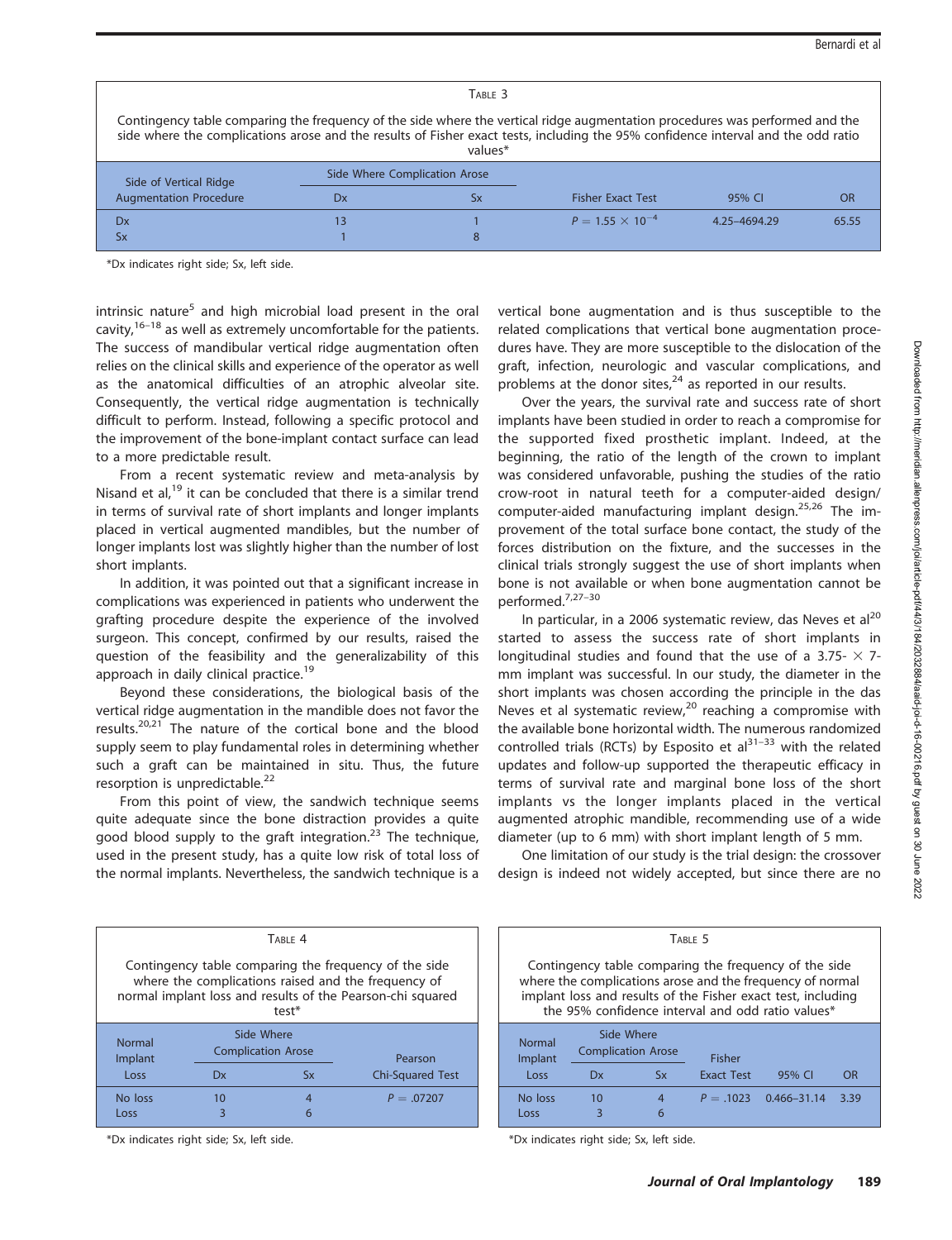| TABLE 6                                                                                                                                     |          |      |                         |  |  |  |  |
|---------------------------------------------------------------------------------------------------------------------------------------------|----------|------|-------------------------|--|--|--|--|
| Contingency table comparing the presence/absence of<br>short and normal implants at the 1-year follow-up using<br>Pearson chi-squared test* |          |      |                         |  |  |  |  |
| <b>Normal Implants</b><br>Pearson                                                                                                           |          |      |                         |  |  |  |  |
|                                                                                                                                             |          |      |                         |  |  |  |  |
| Short Implants                                                                                                                              | Presence | Lost | <b>Chi-Squared Test</b> |  |  |  |  |
| Presence                                                                                                                                    | 23       | g    | $P = 3706$              |  |  |  |  |

\*The variables were transformed in dichotomic variables for statistical purpose. Dx indicates right side; Sx, left side.

drugs to test and surgical procedures always need quite high numbers of patients to be better assessed, the choice of crossover trial is justified. Another limitation of our study is the lack of data regarding the marginal bone level.

Since RCTs regarding the use of short implants are always needed, the data reported support the concept that short implants are to be preferred when the height of the bone does not allow the placement of normal long fixtures. These data will need to be updated with future follow-ups. However, more RCTs are necessary to better assess the protocols and the efficacy of the short implants in prosthetics therapy.

## **CONCLUSION**

Both assessed techniques provided good and similar outcomes up to 1 year after loading. In addition, the short implant type can represent a preferable therapeutic choice to vertical bone augmentation for the placement of longer implants, because of the offered advantages in time, morbidity, and economics.

## **ABBREVIATION**

Dx: right side RCT: randomized controlled trial Sx: left side

## **ACKNOWLEDGMENTS**

The authors are grateful to Maco Dental Care for the contribution in providing the implants and to TECNOSS for providing the graft material. We are also grateful to Professor

| TABLE 7                                                                                                                                                                                                                                 |                                  |      |                   |                |      |  |  |  |
|-----------------------------------------------------------------------------------------------------------------------------------------------------------------------------------------------------------------------------------------|----------------------------------|------|-------------------|----------------|------|--|--|--|
| Contingency table comparing the frequency of the side<br>where the complications arose and the frequency of normal<br>implant loss and results of the Fisher exact test, including<br>the 95% confidence interval and odd ratio values* |                                  |      |                   |                |      |  |  |  |
| Short                                                                                                                                                                                                                                   | Normal Implants<br><b>Fisher</b> |      |                   |                |      |  |  |  |
| Implants                                                                                                                                                                                                                                | Presence                         | Lost | <b>Exact Test</b> | 95% CI         | OR   |  |  |  |
| Presence                                                                                                                                                                                                                                | 23                               | 9    | $P = 5705$        | $0.15 - 39.23$ | 2.48 |  |  |  |
| Lost                                                                                                                                                                                                                                    |                                  |      |                   |                |      |  |  |  |

\*The variables were transformed in dichotomic variables for statistical purpose.

Maurizo Maravalle for statistical support and for help in improving the presentation of results.

# **NOTE**

Maco Dental Care (Salerno, Italy) partially supported this trial and donated the implants; however, the data belong to the authors and by no means did Maco Dental Care interfere with the conduct of the trial or the publication of the results.

# **REFERENCES**

1. Nikolovska J, Petrovski D, Petricevic N, Kapusevska B, Korunoska-Stevkovska V. Overdentures on implants for better quality of life among the fully edentulous patients—case reports. Pril (Makedonska Akad na Nauk i Umet Oddelenie za Med Nauk). 2015;36:225–234.

2. D'Ercole S, Tripodi D, Marzo G, et al. Microleakage of bacteria in different implant-abutment assemblies: an in vitro study. J Appl Biomater Funct Mater. 2015;13:e174–e180.

3. Esposito M, Barausse C, Pistilli R, Sammartino G, Grandi G, Felice P. Short implants versus bone augmentation for placing longer implants in atrophic maxillae: one-year post-loading results of a pilot randomised controlled trial. Eur J Oral Implantol. 2015;8:257–268.

4. Mish E CAH. Contemporary Implant Dentistry. St Louis, Mo: Mosby Elsevier; 2008.

5. Draenert FG, Kämmerer PW, Berthold M, Neff A. Complications with allogeneic, cancellous bone blocks in vertical alveolar ridge augmentation: prospective clinical case study and review of the literature. Oral Surg Oral Med Oral Pathol Oral Radiol. 2016;122:e31–e43.

6. Felice P, Piana L, Checchi L, Corvino V, Nannmark U, Piattelli M. Vertical ridge augmentation of an atrophic posterior mandible with an inlay technique and cancellous equine bone block: a case report. Int J Periodontics Restorative Dent. 2013;33:159–166.

7. Al-Hashedi AA, Taiyeb Ali TB, Yunus N. Short dental implants: an emerging concept in implant treatment. Quintessence Int. 2014;45:499–514.

8. Mills EJ, Chan A-W, Wu P, Vail A, Guyatt GH, Altman DG. Design, analysis, and presentation of crossover trials. Trials. 2009;10:27.

9. Greene JC, Vermillion JR. The simplified oral hygiene index. J Am Dent Assoc. 1964;68:7–13.

10. Schettler D, Holtermann W. Clinical and experimental results of a sandwich-technique for mandibular alveolar ridge augmentation. J Maxillofac Surg. 1977;5:199–202.

11. Lambrecht JT. Intraoral piezo-surgery [in French, German]. Schweizer Monatsschr Zahnmed. 2004;114:28–36.

12. Bernardi S, Mummolo S, Ciavarelli LM, Li Vigni M, Continenza MA, Marzo G. Cone beam computed tomography investigation of the antral artery anastomosis in a population of Central Italy. Folia Morphol (Warsz). 2016;75:149–153.

13. Bernardi S, Bianchi S, Continenza MA, Macchiarelli G. Frequency and anatomical features of the mandibular lingual foramina: systematic review and meta-analysis. Surg Rad Anat. 2017;39:1349–1357.

14. Harris D, Horner K, Gröndahl K, et al. E.A.O. guidelines for the use of diagnostic imaging in implant dentistry 2011. A consensus workshop organized by the European Association for Osseointegration at the Medical University of Warsaw. Clin Oral Implants Res. 2012;23:1243–1253.

15. Der G, Everitt B. Essential Statistics Using SAS University Edition. 1st ed. Cary, NC: SAS Institute Inc; 2015.

16. Bernardi S, Marzo G, Continenza MA. Dorsal lingual surface and halitosis: a morphological point of view. Acta Stomatol Croat. 2016;50:151-157.

17. Bernardi S, Zeka K, Mummolo S., Marzo G, Continenza MA. Development of a new protocol: a macroscopic study of the tongue dorsal surface. Ital J Anat Embr. 2013;118(s2):24.

18. Bernardi S, Bianchi S, Botticelli G, et al. Scanning electron microscopy and microbiological approaches for the evaluation of salivary microorganisms behaviour on anatase titanium surfaces: in vitro study. Morphologie. 2018;102(336):1–6.

19. Nisand D, Picard N, Rocchietta I. Short implants compared to